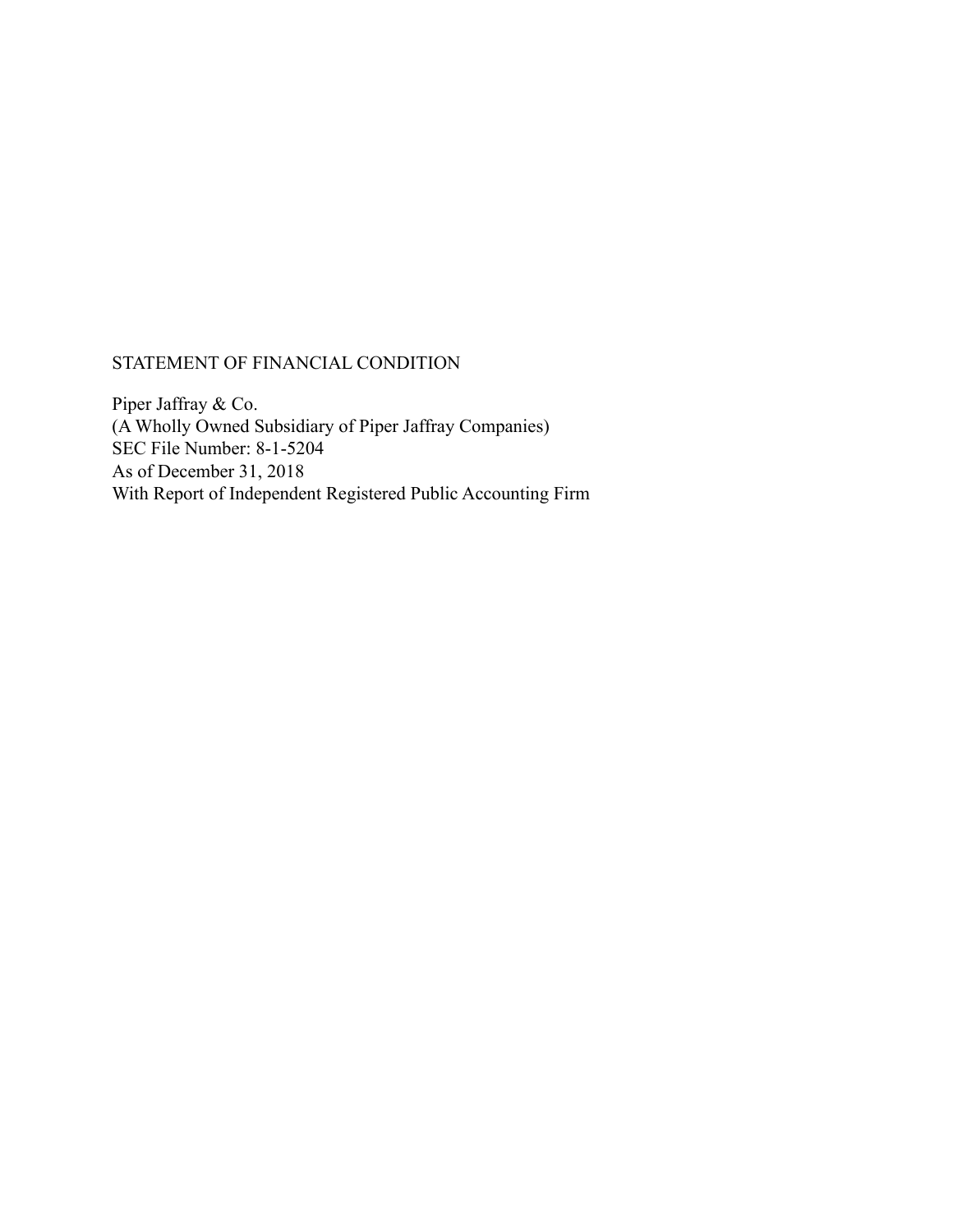# Page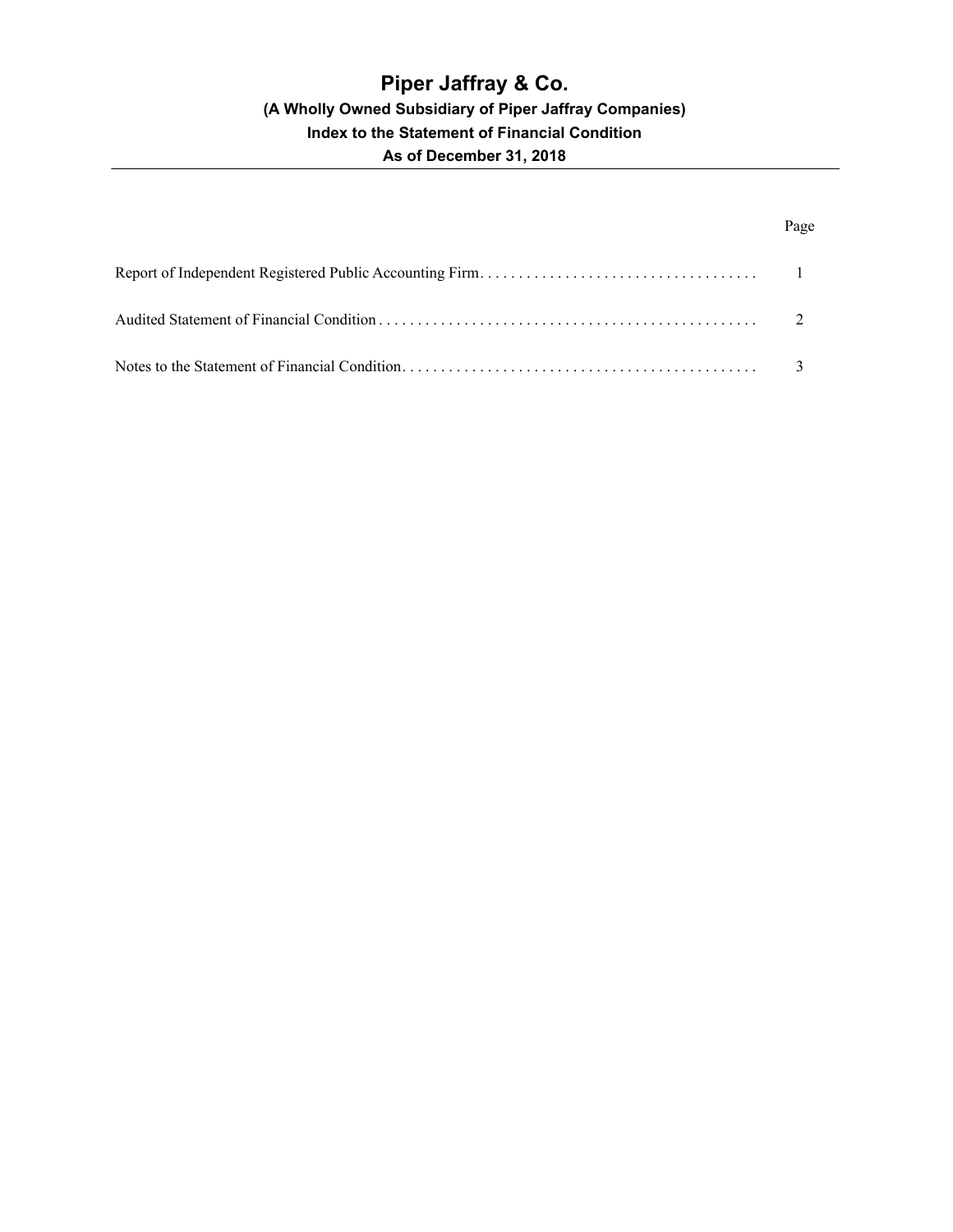# Report of Independent Registered Public Accounting Firm

To the Shareholder and the Board of Directors of Piper Jaffray & Co.

### **Opinion on the Financial Statement**

We have audited the accompanying statement of financial condition of Piper Jaffray  $\&$  Co. (the Company) as of December 31, 2018, and the related notes (collectively referred to as the "financial statement"). In our opinion, the financial statement presents fairly, in all material respects, the financial position of the Company at December 31, 2018, in conformity with U.S. generally accepted accounting principles.

### **Basis for Opinion**

This financial statement is the responsibility of the Company's management. Our responsibility is to express an opinion on the Company's financial statement based on our audit. We are a public accounting firm registered with the Public Company Accounting Oversight Board (United States) (PCAOB) and are required to be independent with respect to the Company in accordance with the U.S. federal securities laws and the applicable rules and regulations of the Securities and Exchange Commission and the PCAOB.

We conducted our audit in accordance with the standards of the PCAOB. Those standards require that we plan and perform the audit to obtain reasonable assurance about whether the financial statement is free of material misstatement, whether due to error or fraud. Our audit included performing procedures to assess the risks of material misstatement of the financial statement, whether due to error or fraud, and performing procedures that respond to those risks. Such procedures included examining, on a test basis, evidence regarding the amounts and disclosures in the financial statement. Our audit also included evaluating the accounting principles used and significant estimates made by management, as well as evaluating the overall financial statement presentation. We believe that our audit provides a reasonable basis for our opinion.

Ennet + Young LLP

We have served as the Company's auditor since 2003.

Minneapolis, Minnesota February 26, 2019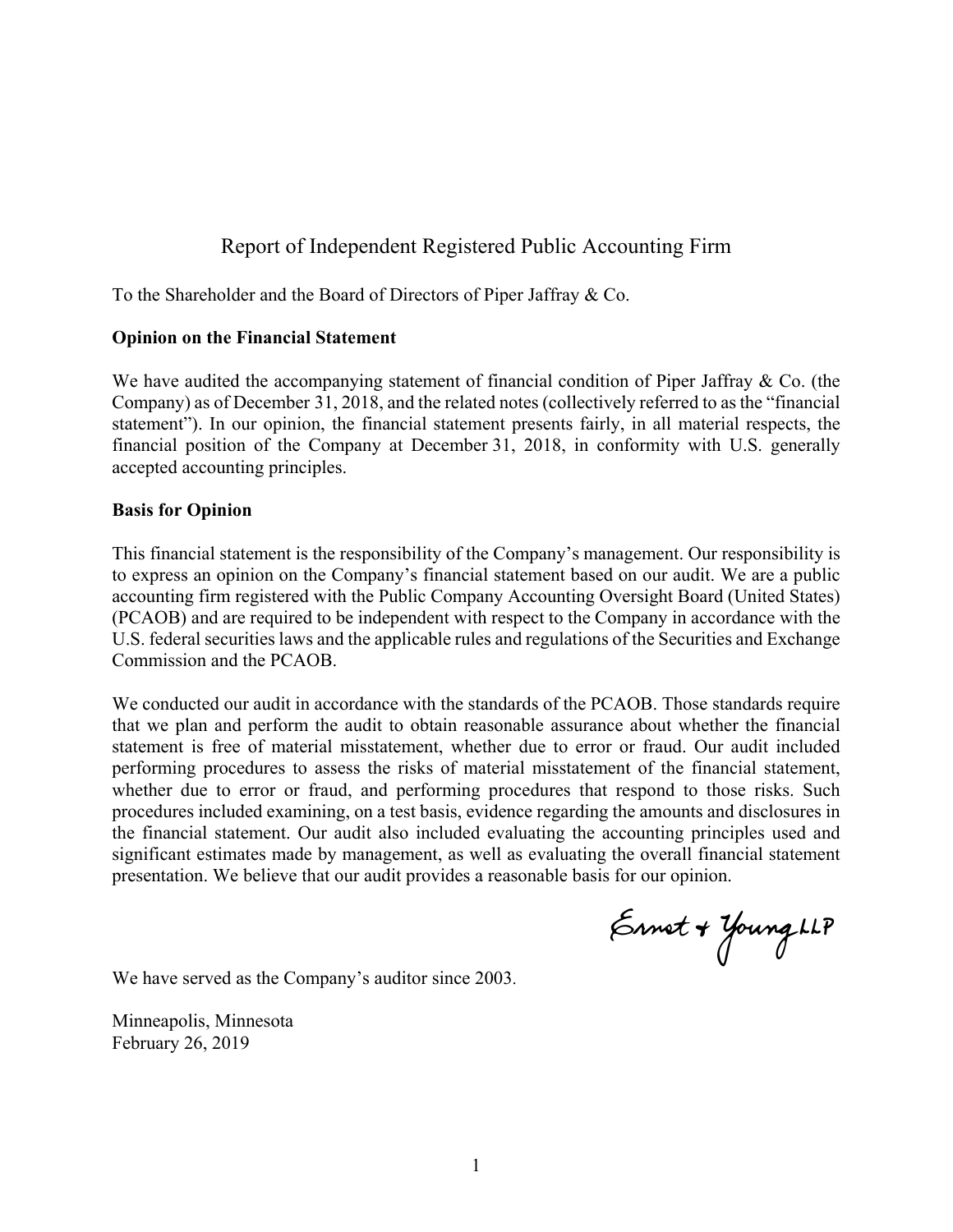<span id="page-3-0"></span>*(Amounts in thousands, except share data)*

#### **Assets**

|                                                                                         | <sup>\$</sup> | 22,180<br>233,915 |
|-----------------------------------------------------------------------------------------|---------------|-------------------|
|                                                                                         |               |                   |
|                                                                                         |               | 462,762           |
| Financial instruments and other inventory positions owned and pledged as collateral     |               | 147,427           |
|                                                                                         |               | 610, 189          |
| Fixed assets (net of accumulated depreciation and amortization of \$54,995)             |               | 31,331            |
|                                                                                         |               | 80,486            |
|                                                                                         |               | 4,151             |
|                                                                                         |               | 13,258            |
|                                                                                         |               | 76,862            |
|                                                                                         |               | 37,106            |
|                                                                                         | <sup>\$</sup> | 1,109,478         |
| <b>Liabilities and Shareholder's Equity</b>                                             |               |                   |
|                                                                                         | <sup>\$</sup> | 49,953            |
|                                                                                         |               | 8,657             |
| Financial instruments and other inventory positions sold, but not yet purchased         |               | 172,884           |
|                                                                                         |               | 268,616           |
|                                                                                         |               | 66,206            |
|                                                                                         |               | 37,044            |
|                                                                                         |               | 603,360           |
| Shareholder's equity:                                                                   |               |                   |
| Preferred stock, \$0.01 par value; 3,000 shares authorized, none issued and outstanding |               |                   |
| Common stock, \$0.01 par value; 1,000 shares authorized, 459 issued and outstanding     |               |                   |
|                                                                                         |               | 484,569           |
|                                                                                         |               | 21,549            |
|                                                                                         |               | 506,118           |

*See Notes to the Statement of Financial Condition*

Total liabilities and shareholder's equity . . . . . . . . . . . . . . . . . . . . . . . . . . . . . . . . . . . . . . . . . \$ 1,109,478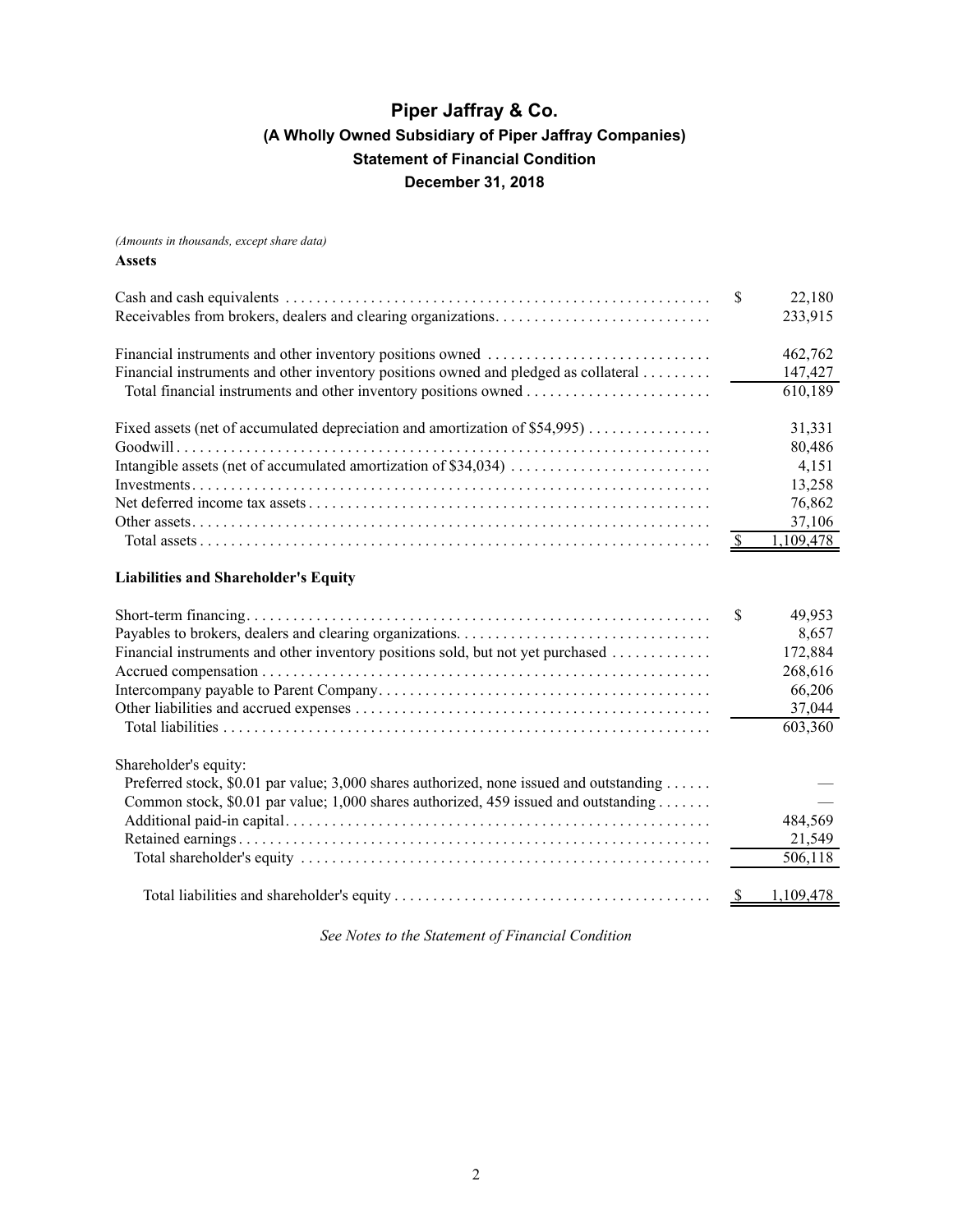#### <span id="page-4-0"></span>**Note 1** *Organization and Basis of Presentation*

### **Organization**

Piper Jaffray & Co. ("Piper Jaffray" or the "Company") is a wholly owned subsidiary of Piper Jaffray Companies ("Parent Company"). The Parent Company is a public holding company incorporated in Delaware and traded on the New York Stock Exchange ("NYSE"). The Company is a securities broker dealer and investment banking firm registered under the Securities Exchange Act of 1934 and is a member of the Financial Industry Regulatory Authority, Inc. ("FINRA"). As such, the Company trades and effects transactions in listed and unlisted equity and fixed income securities, underwrites equity and municipal debt offerings and provides various other financial advisory services.

Pershing LLC ("Pershing") is Piper Jaffray's clearing broker dealer responsible for the clearance and settlement of firm and customer cash and security transactions.

#### **Basis of Presentation**

The accompanying statement of financial condition has been prepared in accordance with U.S. generally accepted accounting principles ("U.S. GAAP").

The preparation of the statement of financial condition and related disclosures in conformity with U.S. GAAPrequires management to make estimates and assumptions that affect the reported amounts of assets and liabilities at the date of the statement of financial condition. Although these estimates and assumptions are based on the best information available, actual results could differ from those estimates.

### **Note 2** *Summary of Significant Accounting Policies*

#### **Principles of Consolidation**

The Company consolidates entities in which it has a controlling financial interest. The Company determines whether it has a controlling financial interest in an entity by first evaluating whether the entity is a variable interest entity ("VIE") or a voting interest entity.

VIEs are entities in which (i) the total equity investment at risk is not sufficient to enable the entity to finance its activities independently or (ii) the at-risk equity holders do not have the normal characteristics of a controlling financial interest. A controlling financial interest in a VIE is present when an enterprise has one or more variable interests that have both (i) the power to direct the activities of the VIE that most significantly impact the VIE's economic performance and (ii) the obligation to absorb losses of the VIE or the right to receive benefits from the VIE that could potentially be significant to the VIE. The enterprise with a controlling financial interest is the primary beneficiary and consolidates the VIE.

Voting interest entities lack one or more of the characteristics of a VIE. The usual condition for a controlling financial interest is ownership of a majority voting interest for a corporation or a majority of kick-out or participating rights for a limited partnership.

When the Company does not have a controlling financial interest in an entity but exerts significant influence over the entity's operating and financial policies, the Company's investment is accounted for under the equity method of accounting. If the Company does not have a controlling financial interest in, or exert significant influence over, an entity, the Company accounts for its investment at fair value, if the fair value option was elected, or at cost.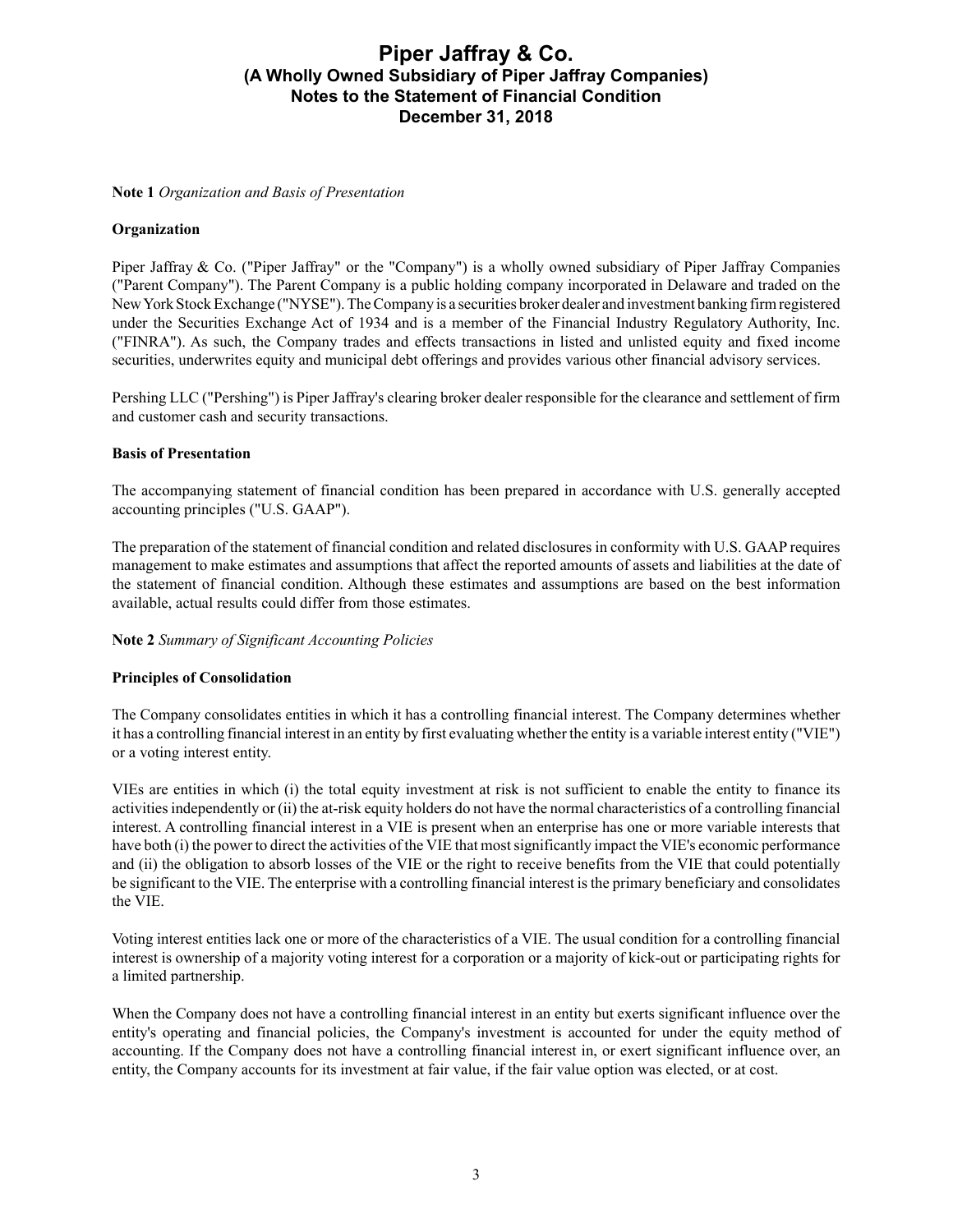### **Cash and Cash Equivalents**

Cash and cash equivalents consist of cash and highly liquid investments with maturities of 90 days or less at the date of origination.

#### **Fair Value of Financial Instruments**

Financial instruments and other inventory positions owned and financial instruments and other inventory positions sold, but not yet purchased on the statement of financial condition consist of financial instruments (including securities with extended settlements and derivative contracts) recorded at fair value. Securities (both long and short), including securities with extended settlements, are recognized on a trade-date basis. Additionally, certain of the Company's investments on the statement of financial condition are recorded at fair value, either as required by accounting guidance or through the fair value election.

*Fair Value Measurement* – *Definition and Hierarchy* – Financial Accounting Standards Board ("FASB") Accounting Standards Codification Topic 820, "Fair Value Measurement," ("ASC 820") defines fair value as the amount at which an instrument could be exchanged in an orderly transaction between market participants at the measurement date (the exit price). ASC 820 establishes a fair value hierarchy based on the inputs used to measure fair value. The fair value hierarchy maximizes the use of observable inputs and minimizes the use of unobservable inputs by requiring that the observable inputs be used when available. Observable inputs are inputs that market participants would use in pricing the asset or liability based on market data obtained from independent sources. Unobservable inputs reflect management's assumptions that market participants would use in pricing the asset or liability developed based on the best information available in the circumstances. The hierarchy is broken down into three levels based on the observability of inputs as follows:

Level I – Quoted prices (unadjusted) are available in active markets for identical assets or liabilities as of the report date. A quoted price for an identical asset or liability in an active market provides the most reliable fair value measurement because it is directly observable to the market.

Level II – Pricing inputs are other than quoted prices in active markets, which are either directly or indirectly observable as of the report date. The nature of these financial instruments include instruments for which quoted prices are available but traded less frequently, instruments whose fair value have been derived using a model where inputs to the model are directly observable in the market, or can be derived principally from or corroborated by observable market data, and instruments that are fair valued using other financial instruments, the parameters of which can be directly observed.

Level III – Instruments that have little to no pricing observability as of the report date. These financial instruments are measured using management's best estimate of fair value, where the inputs into the determination of fair value require significant management judgment or estimation.

*Valuation of Financial Instruments* – Based on the nature of the Company's business and its role as a "dealer" in the securities industry, the fair values of its financial instruments are determined internally. When available, the Company values financial instruments at observable market prices, observable market parameters, or broker or dealer prices (bid and ask prices). In the case of financial instruments transacted on recognized exchanges, the observable market prices represent quotations for completed transactions from the exchange on which the financial instrument is principally traded.

A substantial percentage of the fair value of the Company's financial instruments and other inventory positions owned and financial instruments and other inventory positions sold, but not yet purchased, are based on observable market prices, observable market parameters, or derived from broker or dealer prices. The availability of observable market prices and pricing parameters can vary from product to product. Where available, observable market prices and pricing or market parameters in a product may be used to derive a price without requiring significant judgment. In certain markets, observable market prices or market parameters are not available for all products, and fair value is determined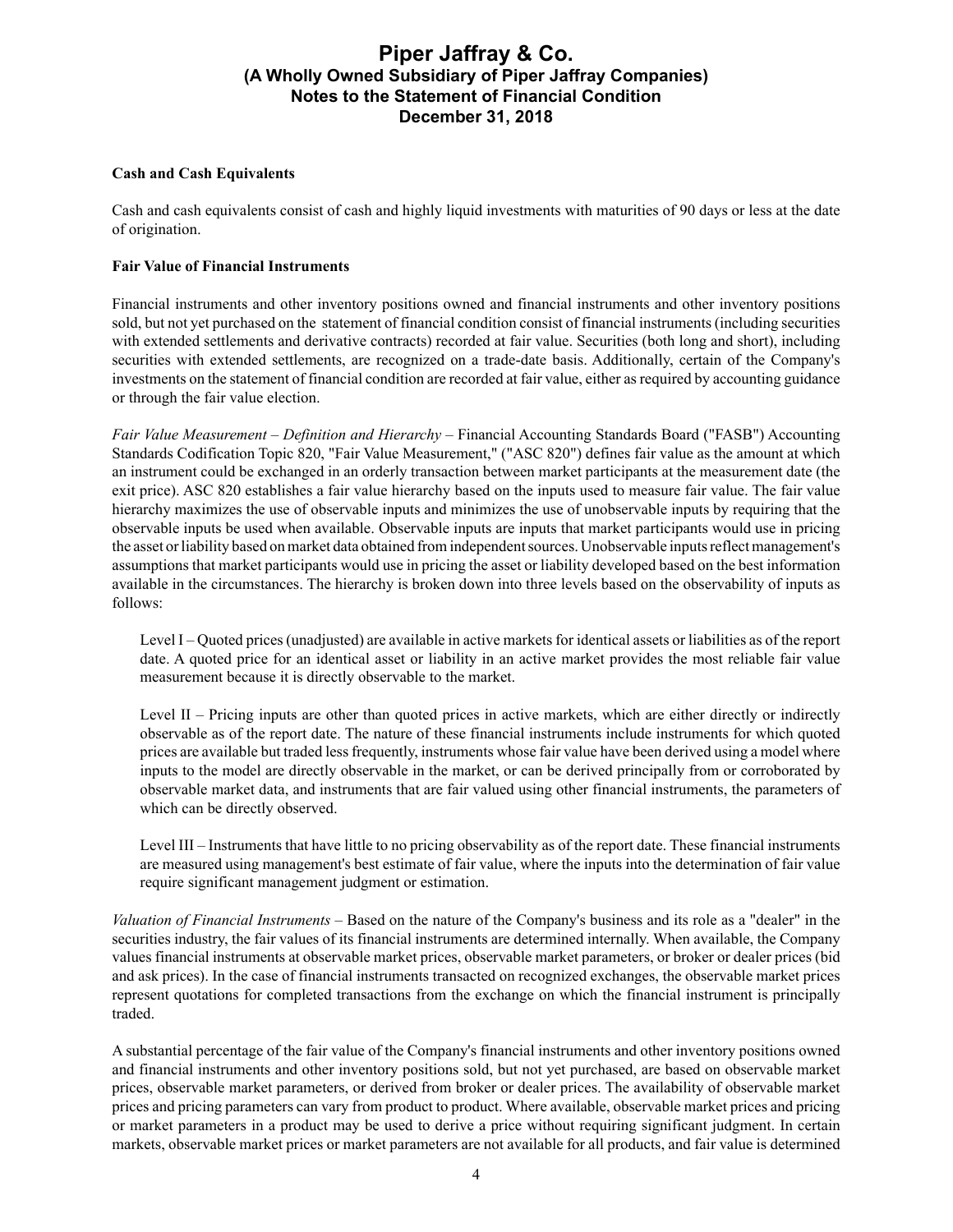using techniques appropriate for each particular product. These techniques involve some degree of judgment. Results from valuation models and other techniques in one period may not be indicative of future period fair value measurement.

For investments in illiquid or privately held securities that do not have readily determinable fair values, the determination of fair value requires the Company to estimate the value of the securities using the best information available. Among the factors considered by the Company in determining the fair value of such financial instruments are the cost, terms and liquidity of the investment, the financial condition and operating results of the issuer, the quoted market price of publicly traded securities with similar quality and yield, and other factors generally pertinent to the valuation of investments. In instances where a security is subject to transfer restrictions, the value of the security is based primarily on the quoted price of a similar security without restriction but may be reduced by an amount estimated to reflect such restrictions. In addition, even where the Company derives the value of a security based on information from an independent source, certain assumptions may be required to determine the security's fair value. For instance, the Company assumes that the size of positions in securities that the Company holds would not be large enough to affect the quoted price of the securities if the firm sells them, and that any such sale would happen in an orderly manner. The actual value realized upon disposition could be different from the currently estimated fair value.

#### **Fixed Assets**

Fixed assets include furniture and equipment, software and leasehold improvements. Furniture and equipment and software are depreciated using the straight-line method over estimated useful lives of three to ten years. Leasehold improvements are amortized over ten years or the life of the lease, whichever is shorter.

#### **Leases**

The Company leases its corporate headquarters and other offices under various non-cancelable leases. The leases require payment of real estate taxes, insurance and common area maintenance, in addition to rent. The terms of the Company's lease agreements generally range up to twelve years. Some of the leases contain renewal options, escalation clauses, rent-free holidays and operating cost adjustments.

For leases that contain escalation clauses or rent-free holidays, the Company recognizes the related rent expense on a straight-line basis from the date the Company takes possession of the property to the end of the initial lease term. The Company records any difference between the straight-line rent amounts and amounts payable under the leases as part of other liabilities and accrued expenses.

Cash or lease incentives received upon entering into certain leases are recognized on a straight-line basis as a reduction of rent expense from the date the Company takes possession of the property or receives the cash to the end of the initial lease term. The Company records the unamortized portion of lease incentives as part of other liabilities and accrued expenses.

#### **Goodwill and Intangible Assets**

Goodwill represents the fair value of the consideration transferred in excess of the fair value of identifiable net assets at the acquisition date. The recoverability of goodwill is evaluated annually, at a minimum, or on an interim basis if circumstances indicate a possible inability to realize the carrying amount. See Note 10 for additional information on the Company's goodwill impairment testing.

Intangible assets with determinable lives consist of customer relationships and the Simmons & Company International ("Simmons") trade name that are amortized over their original estimated useful lives ranging from four to seven years. The pattern of amortization reflects the timing of the realization of the economic benefits of such intangible assets.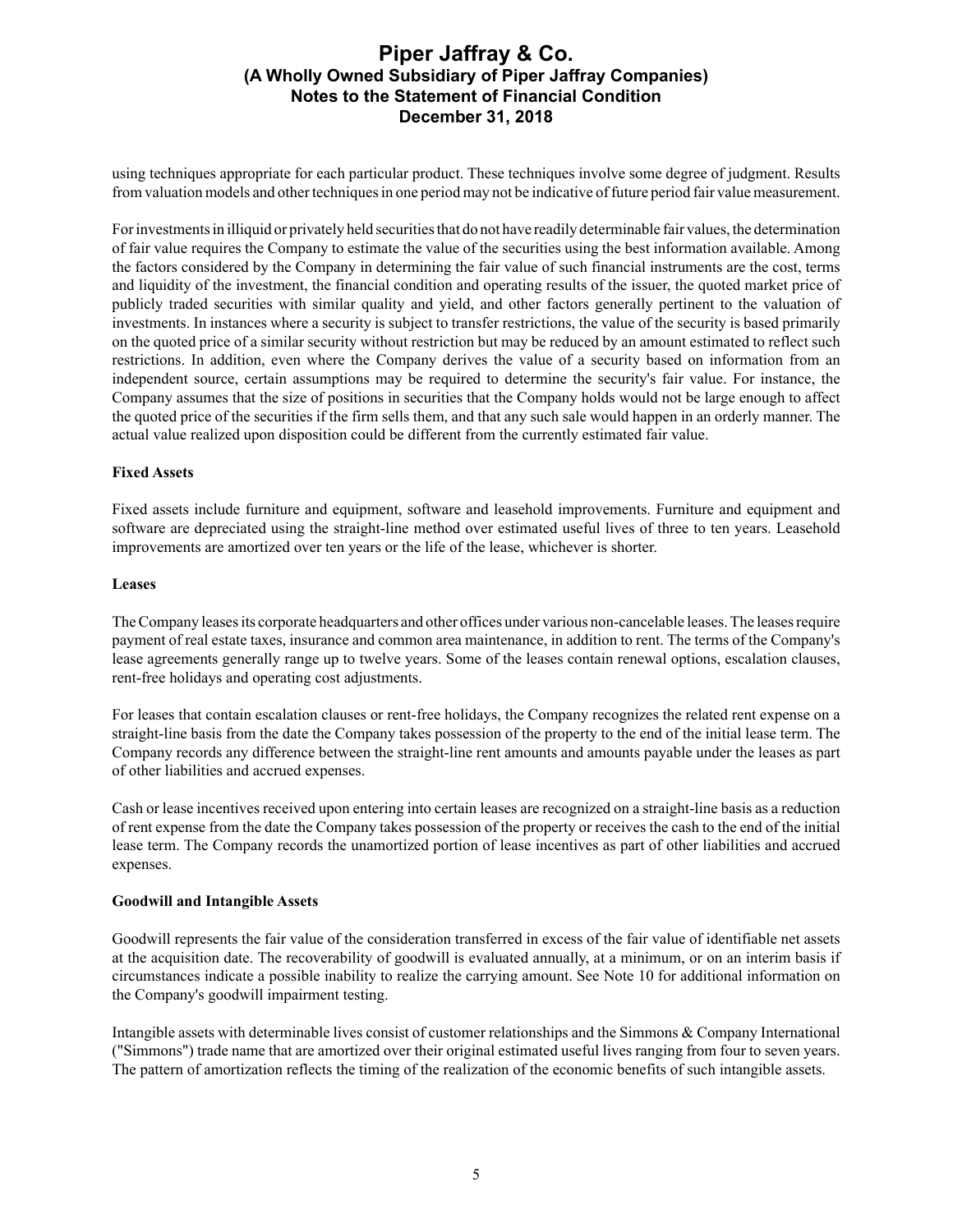#### **Investments**

The Company's investments include equity investments in private companies and partnerships and investments in registered mutual funds. Equity investments in private companies are accounted for at fair value, as required by accounting guidance or if the fair value option was elected. Investments in partnerships are accounted for under the equity method, which is generally the net asset value. Investments in registered mutual funds are accounted for at fair value.

#### **Other Assets**

Other assets include receivables and prepaid expenses. Receivables include fee receivables, accrued interest, and loans made to employees, typically in connection with their recruitment. Employee loans are forgiven based on continued employment and are amortized using the straight-line method over the respective terms of the loans, which generally range from two to five years.

#### **Income Taxes**

The Company is included in the consolidated U.S. federal income tax return filed by the Parent Company on a calendar year basis, combined returns for state tax purposes where required and separate state income tax returns where required. The Company determines and records income taxes based upon the provisions of a tax sharing arrangement with the Parent Company and U.S. affiliated entities. Deferred tax assets and liabilities are recognized for the expected future tax consequences attributable to temporary differences between amounts reported for income tax purposes and financial statement purposes, using enacted tax rates expected to apply to taxable income in the years in which those temporary differences are expected to be recovered or settled. The realization of deferred tax assets is assessed and a valuation allowance is recognized to the extent that it is more likely than not that any portion of a deferred tax asset will not be realized. Tax reserves for uncertain tax positions are recorded in accordance with FASB Accounting Standards Codification Topic 740, "Income Taxes" ("ASC 740"). The Company recognizes interest and penalties, if any, related to income tax matters as part of the provision for income taxes.

#### **Contingencies**

The Company is involved in various pending and potential legal proceedings related to its business, including litigation, arbitration and regulatory proceedings. The Company establishes reserves for potential losses to the extent that claims are probable of loss and the amount of the loss can be reasonably estimated. The determination of the outcome and reserve amounts requires significant judgment on the part of the Company's management.

#### **Note 3** *Recent Accounting Pronouncements*

#### **Adoption of New Accounting Standards**

#### *Revenue Recognition*

In May 2014, the FASB issued Accounting Standards Update ("ASU") No. 2014-09, "Revenue from Contracts with Customers (Topic 606)" ("ASU 2014-09"), which supersedes previous revenue recognition guidance, including most industry-specific guidance. ASU 2014-09, as amended, requires a company to recognize revenue when it transfers promised goods or services to customers in an amount that reflects the consideration to which the company expects to be entitled in exchange for those goods and services, and also requires enhanced disclosures.

The Company adopted this guidance effective as of January 1, 2018 under the modified retrospective method, in which the cumulative effect of applying the standard was recognized at the date of initial application. The cumulative effect adjustment that the Company recognized upon adoption as of January 1, 2018 was a decrease to retained earnings of \$3.2 million, net of tax. The Company applied the guidance only to those contracts that were not completed at the date of initial application.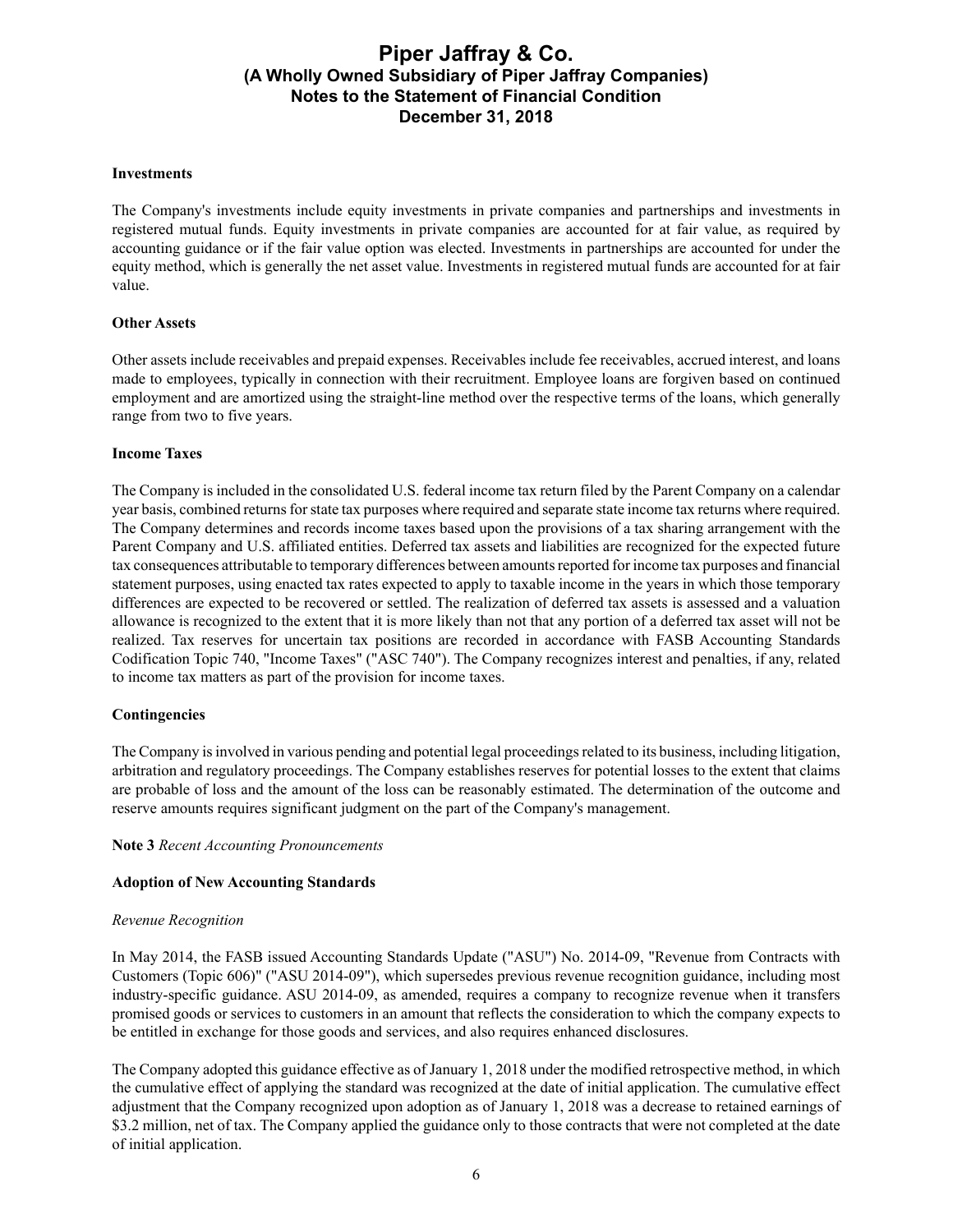#### *Recognition and Measurement of Financial Assets and Financial Liabilities*

In January 2016, the FASB issued ASU No. 2016-01, "Financial Instruments – Overall (Subtopic 825-10): Recognition and Measurement of Financial Assets and Financial Liabilities" ("ASU 2016-01"). The amendments in ASU 2016-01 address certain aspects of the recognition, measurement, presentation and disclosure of financial instruments. ASU 2016-01 became effective for the Company as of January 1, 2018. There was no material impact to the Company's financial position or disclosures upon adoption as the Company's financial instruments were already recorded at fair value.

#### **Future Adoption of New Applicable Accounting Standards**

#### *Leases*

In February 2016, the FASB issued ASU No. 2016-02, "Leases (Topic 842)" ("ASU 2016-02"). ASU 2016-02 requires lessees to recognize a right-of-use asset and lease liability on the statement of financial position for all leases with a term longer than 12 months and disclose key information about leasing arrangements. The Company will adopt ASU 2016-02 as of January 1, 2019 using the modified retrospective approach.

Upon adoption, the Company estimates that it will recognize a right-of-use asset of approximately \$40.2 million and a lease liability of approximately \$54.7 million. The difference between the right-of-use asset and the lease liability is due to lease incentives. The new guidance is not expected to impact Piper Jaffray's net capital position. The Company continues to evaluate the new disclosure requirements of ASU 2016-02.

#### *Financial Instruments – Credit Losses*

In June 2016, the FASB issued ASU No. 2016-13, "Financial Instruments – Credit Losses (Topic 326): Measurement of Credit Losses on Financial Instruments" ("ASU 2016-13"). The new guidance requires an entity to measure all expected credit losses for financial assets held at the reporting date based on historical experience, current conditions, and reasonable and supportable forecasts as opposed to delaying recognition until the loss was probable of occurring. ASU 2016-13 is effective for annual and interim periods beginning after December 15, 2019. The Company does not expect the adoption of ASU 2016-13 to have a material impact on its statement of financial condition.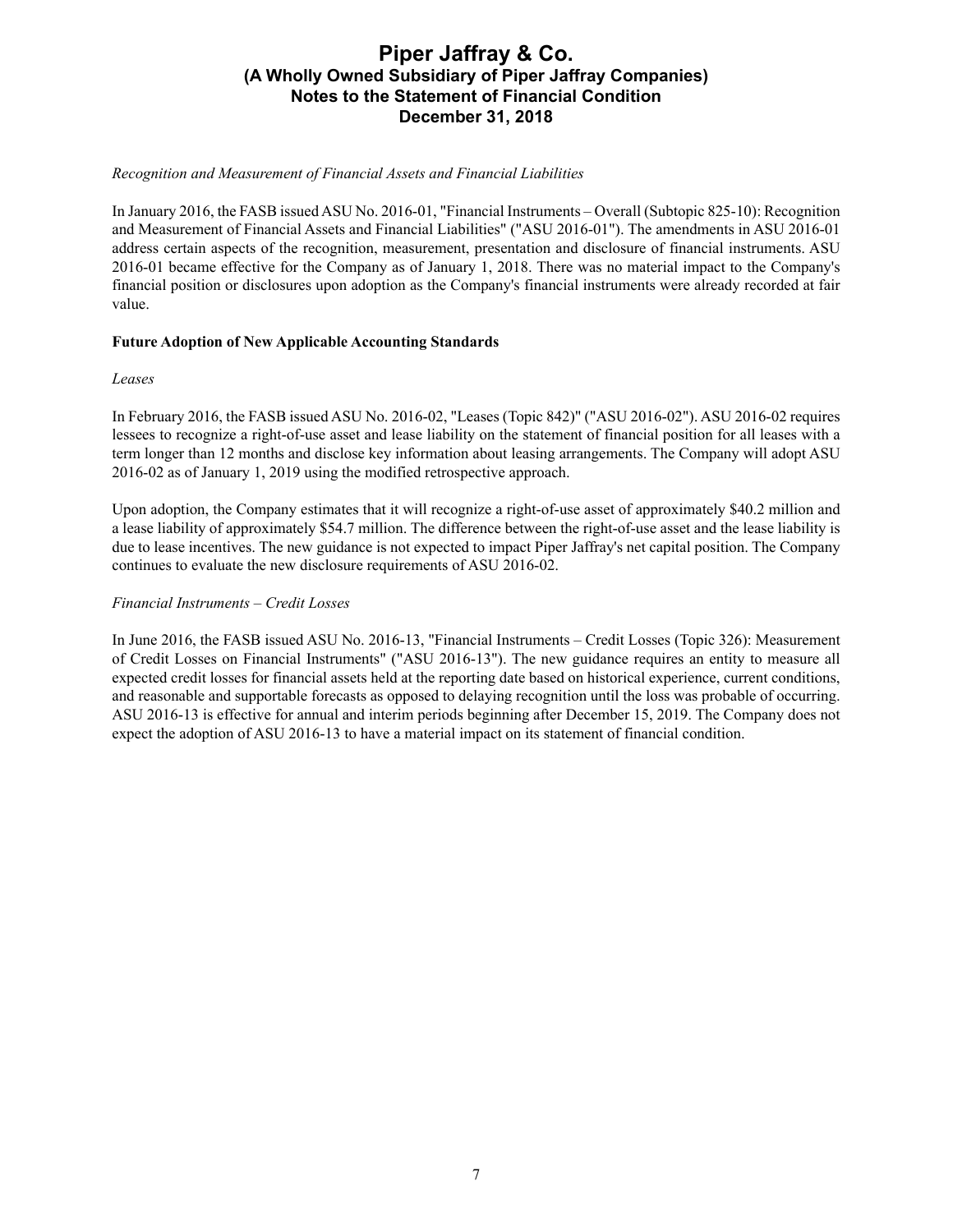**Note 4** *Financial Instruments and Other Inventory Positions Owned and Financial Instruments and Other Inventory Positions Sold, but Not Yet Purchased*

| (Dollars in thousands)                                     | December 31.<br>2018 |         |
|------------------------------------------------------------|----------------------|---------|
| Financial instruments and other inventory positions owned: |                      |         |
| Corporate securities:                                      |                      |         |
|                                                            |                      | 1,458   |
|                                                            |                      | 92,485  |
|                                                            |                      | 31,906  |
| Municipal securities:                                      |                      |         |
|                                                            |                      | 38,711  |
|                                                            |                      | 268,804 |
|                                                            |                      | 52,472  |
|                                                            |                      |         |
|                                                            |                      | 123,384 |
|                                                            |                      | 954     |
|                                                            |                      | 610.189 |

Financial instruments and other inventory positions sold, but not yet purchased:

| Corporate securities: |         |
|-----------------------|---------|
|                       | 82.082  |
|                       | 20.180  |
|                       | 10.257  |
|                       | 60,365  |
|                       | 172 884 |

At December 31, 2018, financial instruments and other inventory positions owned in the amount of \$147.4 million had been pledged as collateral for short-term financings.

Financial instruments and other inventory positions sold, but not yet purchased represent obligations of the Company to deliver the specified security at the contracted price, thereby creating a liability to purchase the security in the market at prevailing prices. The Company is obligated to acquire the securities sold short at prevailing market prices, which may exceed the amount reflected on the statement of financial condition. The Company economically hedges changes in the market value of its financial instruments and other inventory positions owned using inventory positions sold, but not yet purchased.

### **Note 5** *Fair Value of Financial Instruments*

Based on the nature of the Company's business and its role as a "dealer" in the securities industry, the fair values of its financial instruments are determined internally. The Company's processes are designed to ensure that the fair values used for financial reporting are based on observable inputs wherever possible. In the event that observable inputs are not available, unobservable inputs are developed based on an evaluation of all relevant empirical market data, including prices evidenced by market transactions, interest rates, credit spreads, volatilities and correlations and other securityspecific information. Valuation adjustments related to illiquidity or counterparty credit risk are also considered. In estimating fair value, the Company may utilize information provided by third party pricing vendors to corroborate internally-developed fair value estimates.

The Company employs specific control processes to determine the reasonableness of the fair value of its financial instruments. The Company's processes are designed to ensure that the internally-estimated fair values are accurately recorded and that the data inputs and the valuation techniques used are appropriate, consistently applied, and that the assumptions are reasonable and consistent with the objective of determining fair value. Individuals outside of the trading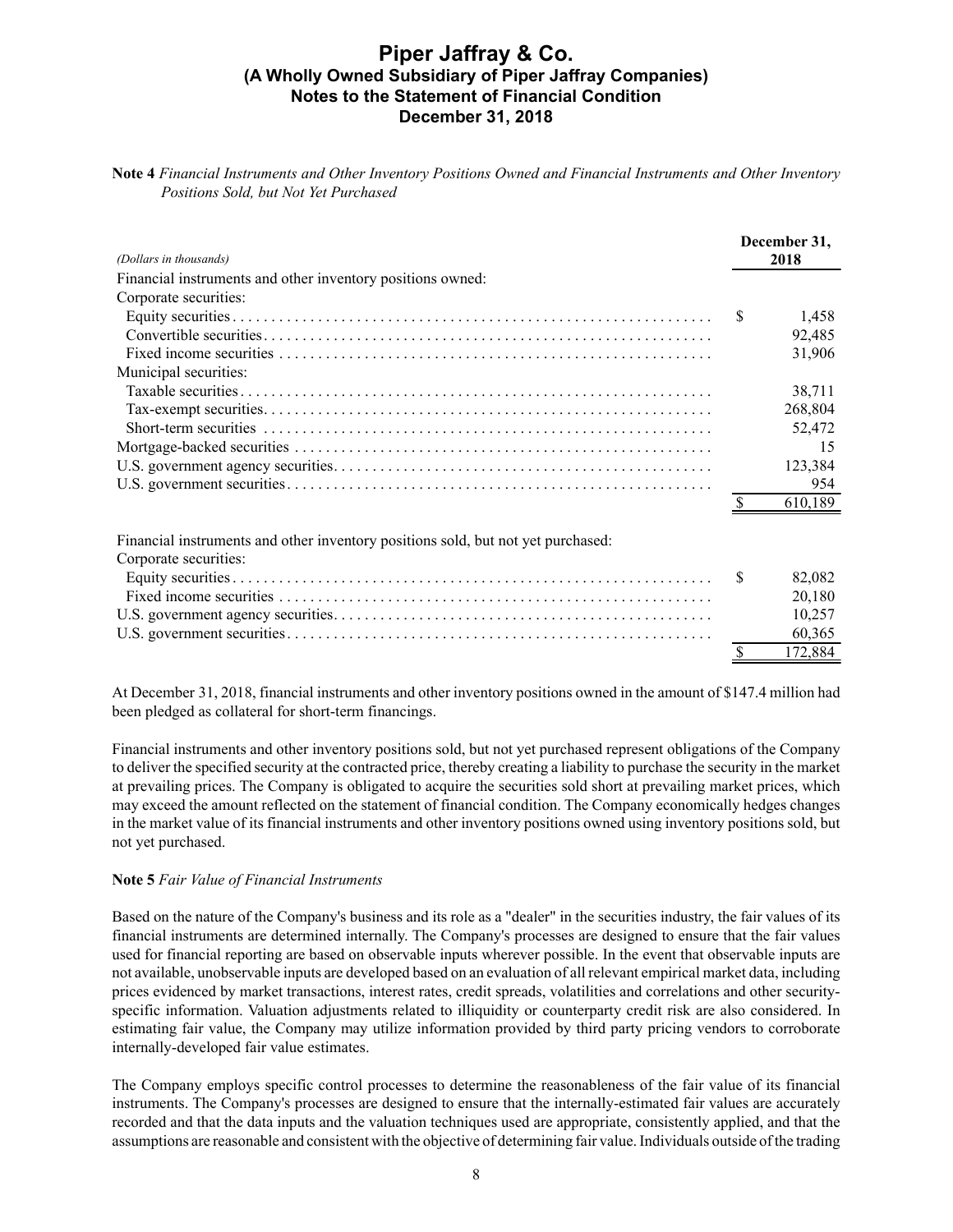departments perform independent pricing verification reviews as of each reporting date. The Company has established parameters which set forth when the fair value of securities are independently verified. The selection parameters are generally based upon the type of security, the level of estimation risk of a security, the materiality of the security to the Company's statement of financial condition, changes in fair value from period to period, and other specific facts and circumstances of the Company's securities portfolio. In evaluating the initial internally-estimated fair values made by the Company's traders, the nature and complexity of securities involved (e.g., term, coupon, collateral, and other key drivers of value), level of market activity for securities, and availability of market data are considered. The independent price verification procedures include, but are not limited to, analysis of trade data (both internal and external where available), corroboration to the valuation of positions with similar characteristics, risks and components, or comparison to an alternative pricing source, such as a discounted cash flow model. The Company's valuation committee, comprised of members of senior management and risk management, provides oversight and overall responsibility for the internal control processes and procedures related to fair value measurements.

The following is a description of the valuation techniques used to measure fair value.

### **Cash Equivalents**

Cash equivalents include highly liquid investments with original maturities of 90 days or less. Actively traded money market funds are measured at their net asset value and classified as Level I.

#### **Financial Instruments and Other Inventory Positions Owned**

The Company records financial instruments and other inventory positions owned and financial instruments and other inventory positions sold, but not yet purchased at fair value on the statement of financial condition.

*Equity securities –* Exchange traded equity securities are valued based on quoted prices from the exchange for identical assets or liabilities as of the period-end date. To the extent these securities are actively traded and valuation adjustments are not applied, they are categorized as Level I. Non-exchange traded equity securities (principally hybrid preferred securities) are measured primarily using broker quotations, prices observed for recently executed market transactions and internally-developed fair value estimates based on observable inputs and are categorized within Level II of the fair value hierarchy.

*Convertible securities –* Convertible securities are valued based on observable trades, when available. Accordingly, these convertible securities are categorized as Level II.

*Corporate fixed income securities –*Fixed income securities include corporate bonds which are valued based on recently executed market transactions of comparable size, internally-developed fair value estimates based on observable inputs, or broker quotations. Accordingly, these corporate bonds are categorized as Level II.

*Taxable municipal securities –* Taxable municipal securities are valued using recently executed observable trades or market price quotations and therefore are generally categorized as Level II.

*Tax-exempt municipal securities –* Tax-exempt municipal securities are valued using recently executed observable trades or market price quotations and therefore are generally categorized as Level II.

*Short-term municipal securities –* Short-term municipal securities include auction rate securities, variable rate demand notes, and other short-term municipal securities. Variable rate demand notes and other short-term municipal securities are valued using recently executed observable trades or market price quotations and therefore are generally categorized as Level II.

*Mortgage-backed securities –* Certain mortgage-backed securities collateralized by residential mortgages are valued using cash flow models that utilize unobservable inputs including credit default rates, prepayment rates, loss severity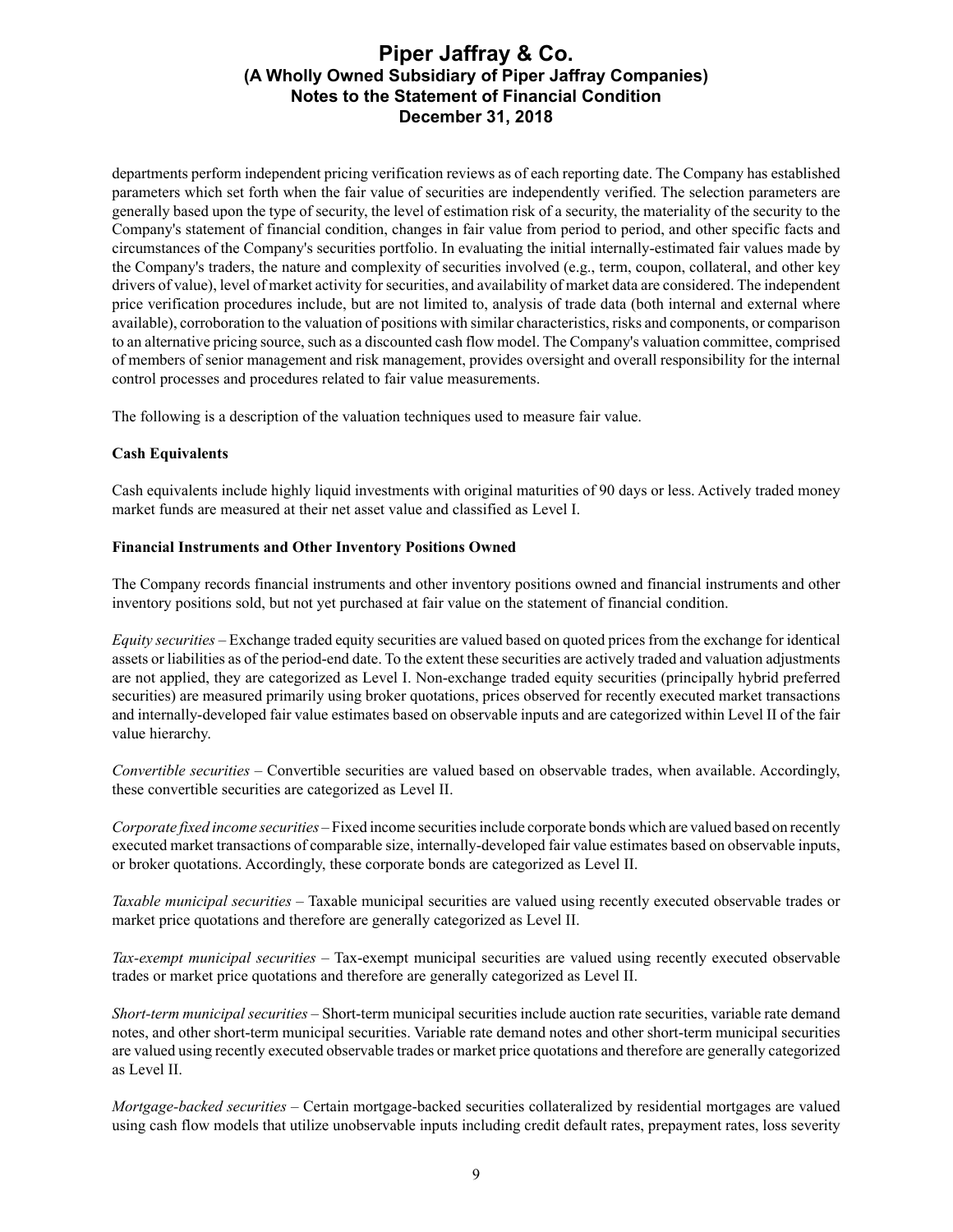and valuation yields. As judgment is used to determine the range of these inputs, these mortgage-backed securities are categorized as Level III.

*U.S. government agency securities –* U.S. government agency securities include agency debt bonds and mortgage bonds. Agency debt bonds are valued by using either direct price quotes or price quotes for comparable bond securities and are categorized as Level II. Mortgage bonds include bonds secured by mortgages, mortgage pass-through securities, agency collateralized mortgage-obligation ("CMO") securities and agency interest-only securities. Mortgage passthrough securities, CMO securities and interest-only securities are valued using recently executed observable trades or other observable inputs, such as prepayment speeds and therefore are generally categorized as Level II. Mortgage bonds are valued using observable market inputs, such as market yields on spreads over U.S. treasury securities, or models based upon prepayment expectations. These securities are categorized as Level II.

*U.S. government securities –* U.S. government securities include highly liquid U.S. treasury securities which are generally valued using quoted market prices and therefore categorized as Level I. The Company does not transact in securities of countries other than the U.S. government.

#### **Investments**

The Company's investments valued at fair value include equity investments in private companies and partnerships and investments in registered mutual funds. Investments in registered mutual funds are valued based on quoted prices on active markets and classified as Level I. Investments in private companies are valued based on an assessment of each underlying security. These securities are generally categorized as Level II or Level III based on observability of inputs.

*Fair Value Option –* The fair value option permits the irrevocable fair value option election on an instrument-byinstrument basis at initial recognition of an asset or liability or upon an event that gives rise to a new basis of accounting for that instrument. The fair value option was elected for certain equity investments at inception to reflect economic events in earnings on a timely basis. Equity investments of \$0.3 million, included within investments on the statement of financial condition, are accounted for at fair value and are classified as Level III assets at December 31, 2018.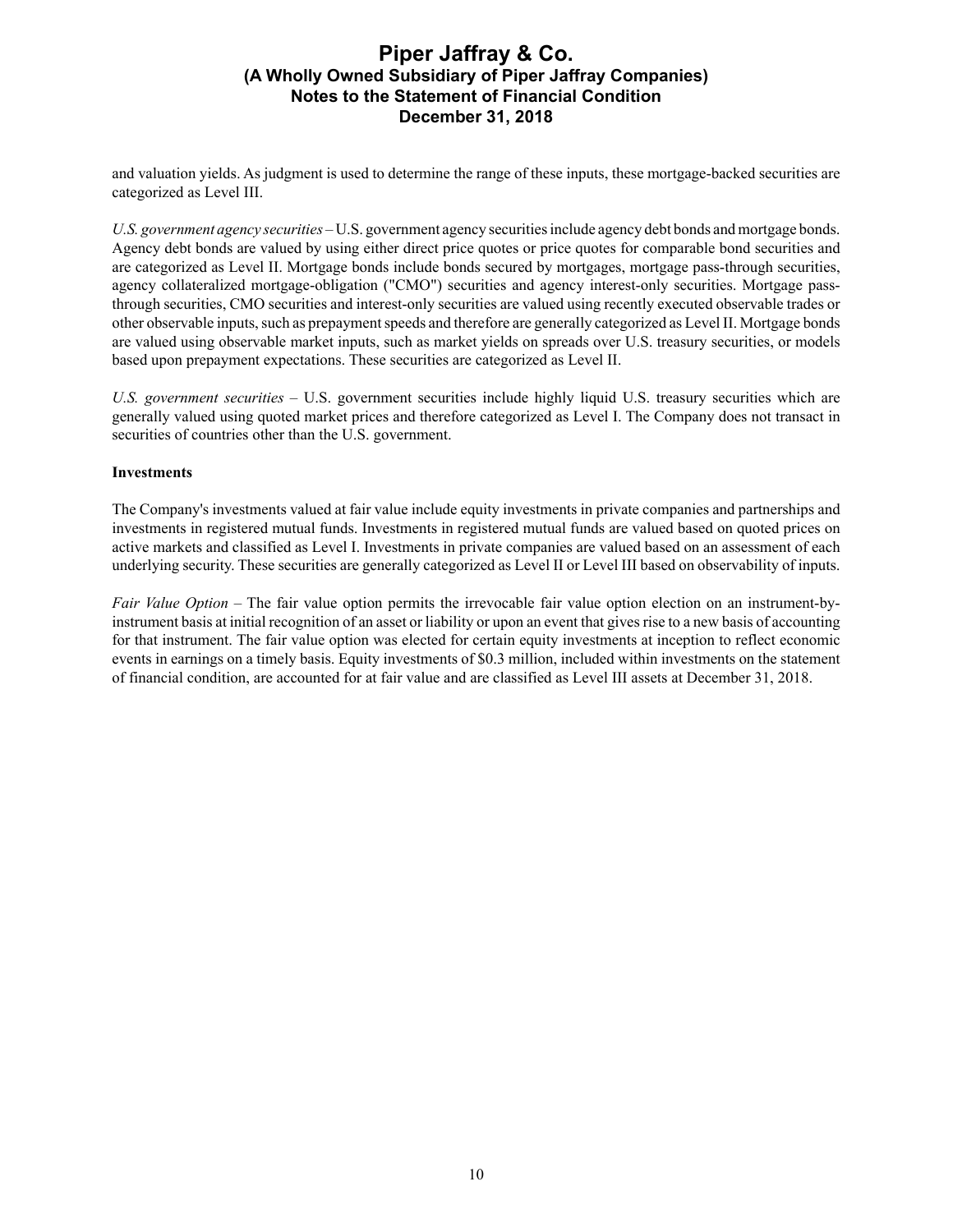The following table summarizes the valuation of the Company's financial instruments by pricing observability levels defined in ASC 820 as of December 31, 2018:

| (Dollars in thousands)                                                                 |               | <b>Level I</b> |              | Level II | Level III   | <b>Total</b>  |
|----------------------------------------------------------------------------------------|---------------|----------------|--------------|----------|-------------|---------------|
| Assets:                                                                                |               |                |              |          |             |               |
| Financial instruments and other<br>inventory positions owned:                          |               |                |              |          |             |               |
| Corporate securities:                                                                  |               |                |              |          |             |               |
| Equity securities $\dots \dots \dots \dots \dots$                                      | S             | 331            | \$           | 1,127    | \$          | \$<br>1,458   |
| Convertible securities                                                                 |               |                |              | 92,485   |             | 92,485        |
| Fixed income securities                                                                |               |                |              | 31,906   |             | 31,906        |
| Municipal securities:                                                                  |               |                |              |          |             |               |
| Taxable securities                                                                     |               |                |              | 38,711   |             | 38,711        |
| Tax-exempt securities                                                                  |               |                |              | 268,804  |             | 268,804       |
| Short-term securities                                                                  |               |                |              | 52,472   |             | 52,472        |
| Mortgage-backed securities                                                             |               |                |              |          | 15          | 15            |
| U.S. government agency securities                                                      |               |                |              | 123,384  |             | 123,384       |
| U.S. government securities                                                             |               | 954            |              |          |             | 954           |
| Total financial instruments and other                                                  |               |                |              |          |             |               |
| inventory positions owned                                                              |               | 1,285          |              | 608,889  | 15          | 610,189       |
| Cash equivalents                                                                       |               | 18,000         |              |          |             | 18,000        |
|                                                                                        |               | 2,368          |              | 2,649    | 1,213       | 6,230         |
|                                                                                        | <sup>\$</sup> | 21,653         | $\mathbb{S}$ | 611,538  | \$<br>1,228 | \$<br>634,419 |
| <b>Liabilities:</b>                                                                    |               |                |              |          |             |               |
| Financial instruments and other<br>inventory positions sold, but not yet<br>purchased: |               |                |              |          |             |               |
| Corporate securities:                                                                  |               |                |              |          |             |               |
| Equity securities                                                                      | \$            | 81,575         | \$           | 507      | \$          | \$<br>82,082  |
| Fixed income securities                                                                |               |                |              | 20,180   |             | 20,180        |
| U.S. government agency securities                                                      |               |                |              | 10,257   |             | 10,257        |
| U.S. government securities                                                             |               | 60,365         |              |          |             | 60,365        |
| Total financial instruments and other<br>inventory positions sold, but not yet         |               |                |              |          |             |               |
|                                                                                        | \$            | 141,940        | \$           | 30,944   | \$          | \$<br>172,884 |

The Company's Level III assets were \$1.2 million, or 0.2 percent of financial instruments measured at fair value at December 31, 2018.

The carrying values of the Company's cash, receivables and payables either from or to brokers, dealers and clearing organizations and short-term financings approximate fair value due to their liquid or short-term nature.

#### **Note 6** *Variable Interest Entities*

The Company has investments in various partnerships, limited liability companies, or registered mutual funds. These entities were established for the purpose of investing in securities of public or private companies, or municipal debt obligations, or providing financing to senior living facilities, and were initially financed through the capital commitments or seed investments of the members.

VIEs are entities in which equity investors lack the characteristics of a controlling financial interest or do not have sufficient equity at risk for the entity to finance its activities. The determination as to whether an entity is a VIE is based on the structure and nature of each entity. The Company also considers other characteristics such as the power through voting rights or similar rights to direct the activities of an entity that most significantly impact the entity's economic performance and how the entity is financed.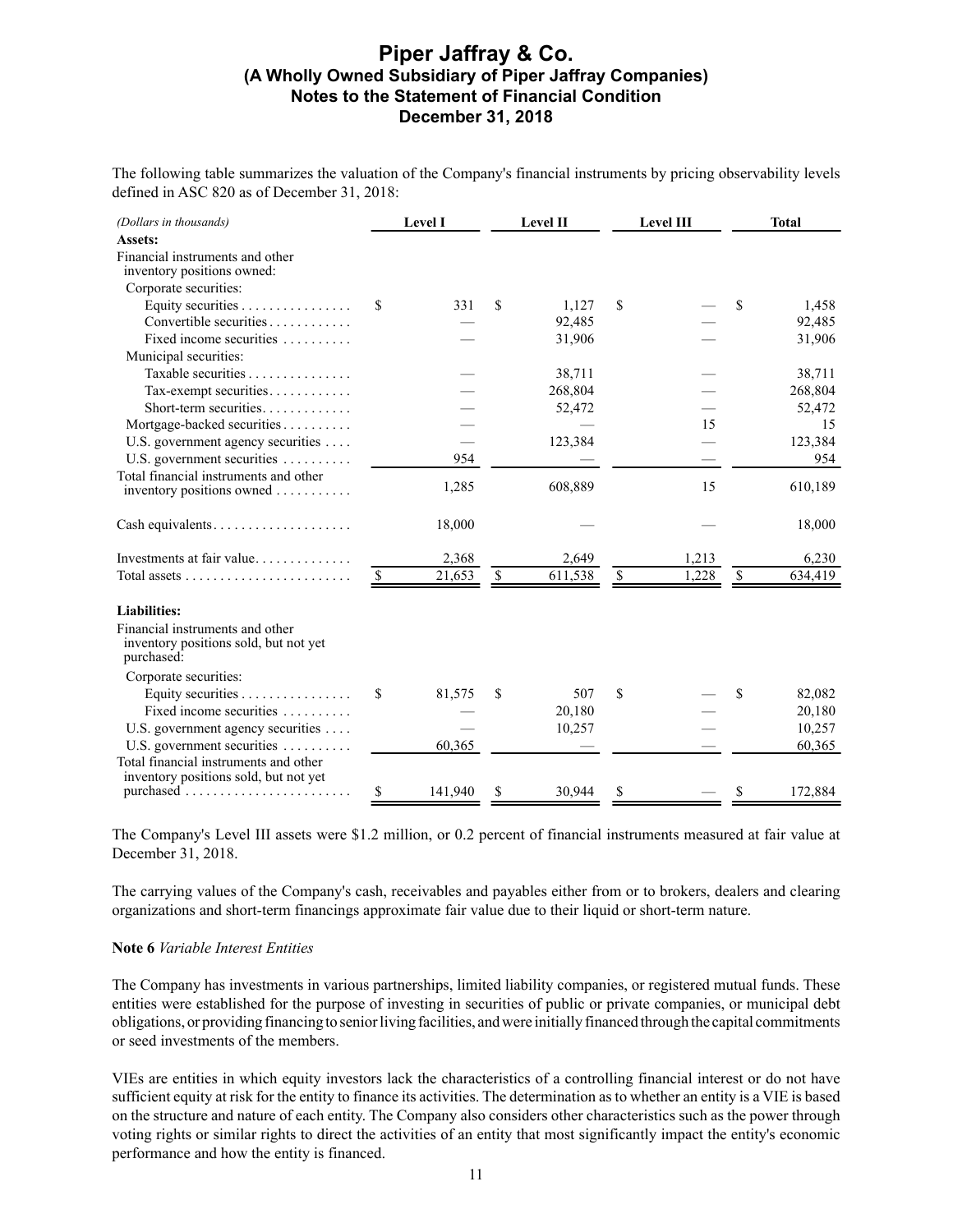The Company is required to consolidate all VIEs for which it is considered to be the primary beneficiary. The determination as to whether the Company is considered to be the primary beneficiary is based on whether the Company has both the power to direct the activities of the VIE that most significantly impact the entity's economic performance and the obligation to absorb losses or the right to receive benefits of the VIE that could potentially be significant to the VIE.

The Company determined it is not the primary beneficiary of these VIEs and accordingly does not consolidate them. These VIEs had net assets approximating \$0.1 billion at December 31, 2018. The Company's exposure to loss from these VIEs is \$4.5 million, which is the carrying value of its capital contributions recorded in investments on the statement of financial condition at December 31, 2018. The Company had no liabilities related to these VIEs at December 31, 2018. Furthermore, the Company has not provided financial or other support to these VIEs that it was not previously contractually required to provide as of December 31, 2018.

**Note 7** *Receivables from and Payables to Brokers, Dealers and Clearing Organizations*

| (Dollars in thousands) | December 31,<br>2018 |
|------------------------|----------------------|
|                        | 223.987              |
|                        | 230                  |
|                        | 7.700                |
|                        | 1,998                |
|                        | 233,915              |

| (Dollars in thousands) | December 31,<br>2018 |
|------------------------|----------------------|
|                        | 4 7 3 4              |
|                        | 3.923                |
|                        | 8,657                |

As discussed in Note 1, Piper Jaffray transitioned from a self clearing securities broker dealer to a fully disclosed clearing model in 2017. Under the Company's fully disclosed clearing agreement, the majority of its securities inventories and all of its customer activities are held by or cleared through Pershing. The Company has also established an arrangement to obtain financing from Pershing related to the majority of its trading activities. Financing under this arrangement is secured primarily by securities, and collateral limitations could reduce the amount of funding available under this arrangement. The funding is at the discretion of Pershing and could be denied. The Company's clearing arrangement activities are recorded net from trading activity. The Company's fully disclosed clearing agreement includes a covenant requiring Piper Jaffray to maintain excess net capital of \$120 million.

### **Note 8** *Investments*

The Company's investments include investments in private companies and partnerships and registered mutual funds.

|                        | December 31, |
|------------------------|--------------|
| (Dollars in thousands) | 2018         |
|                        | 6 2 3 0      |
| Investments at cost    | 1.512        |
|                        | 5,516        |
|                        |              |

At December 31, 2018, investments carried on a cost basis had an estimated fair market value of \$1.5 million. Because valuation estimates were based upon management's judgment, investments carried at cost would be categorized as Level III assets in the fair value hierarchy, if they were carried at fair value.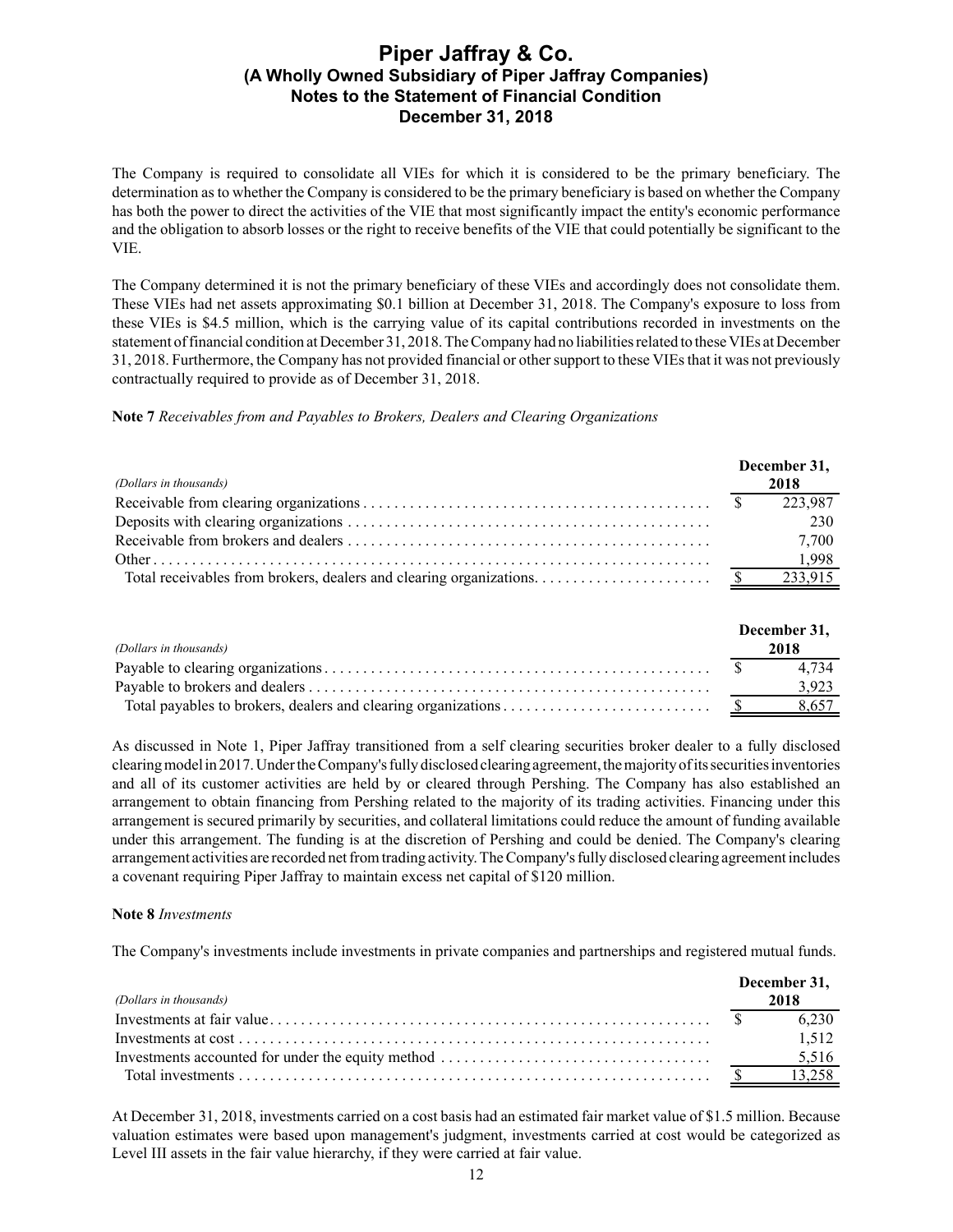Investments accounted for under the equity method include limited partnership interests. The carrying value of these investments is based on the investment vehicle's net asset value. The net assets of investment partnerships consist of investments in both marketable and non-marketable securities. The underlying investments held by such partnerships are valued based on the estimated fair value determined by management of our affiliated partnerships and, in the case of investments in unaffiliated investment partnerships, are based on financial statements prepared by the unaffiliated general partners.

#### **Note 9** *Other Assets*

|                        | December 31, |       |
|------------------------|--------------|-------|
| (Dollars in thousands) |              | 2018  |
|                        |              |       |
|                        |              | 4,006 |
|                        |              | 6,750 |
|                        |              | 7,672 |
|                        |              | 1,460 |
|                        |              |       |

#### **Note 10** *Goodwill and Intangible Assets*

#### *(Dollars in thousands)*

 $G \cdot \mathbf{A}$  **T** 

| Goodwill          |        |
|-------------------|--------|
|                   | 80,486 |
|                   |        |
|                   |        |
| Intangible assets |        |
|                   | 8,904  |
|                   |        |
|                   |        |
|                   |        |

The Company tests goodwill and indefinite-life intangible assets for impairment on an annual basis and on an interim basis when circumstances exist that could indicate possible impairment. The Company tests for impairment at the reporting unit level, which is generally one level below its operating segments. The Company has identified one reporting unit: capital markets. When testing for impairment, the Company has the option to first assess qualitative factors to determine whether it is more likely than not that the fair value of the reporting unit is less than its carrying amount. If, after making an assessment, the Company determines it is not more likely than not that the fair value of the reporting unit is less than its carrying amount, then further analysis is unnecessary. However, if the Company concludes otherwise, then the Company is required to perform a quantitative goodwill test, which requires management to make judgments in determining what assumptions to use in the calculation. The quantitative goodwill test compares the fair value of the reporting unit to its carrying value, including allocated goodwill. An impairment is recognized for the excess amount of a reporting unit's carrying value over its fair value. The estimated fair value of the reporting unit is derived based on valuation techniques that a market participant would use. The Company estimates the fair value of the reporting unit using the income approach (discounted cash flow method) and market approach (earnings and/or transaction multiples).

The Company performed its annual goodwill impairment testing as of October 31, 2018, which resulted in no impairment. The Company also evaluated its definite-lived intangible assets and concluded there was no impairment in 2018.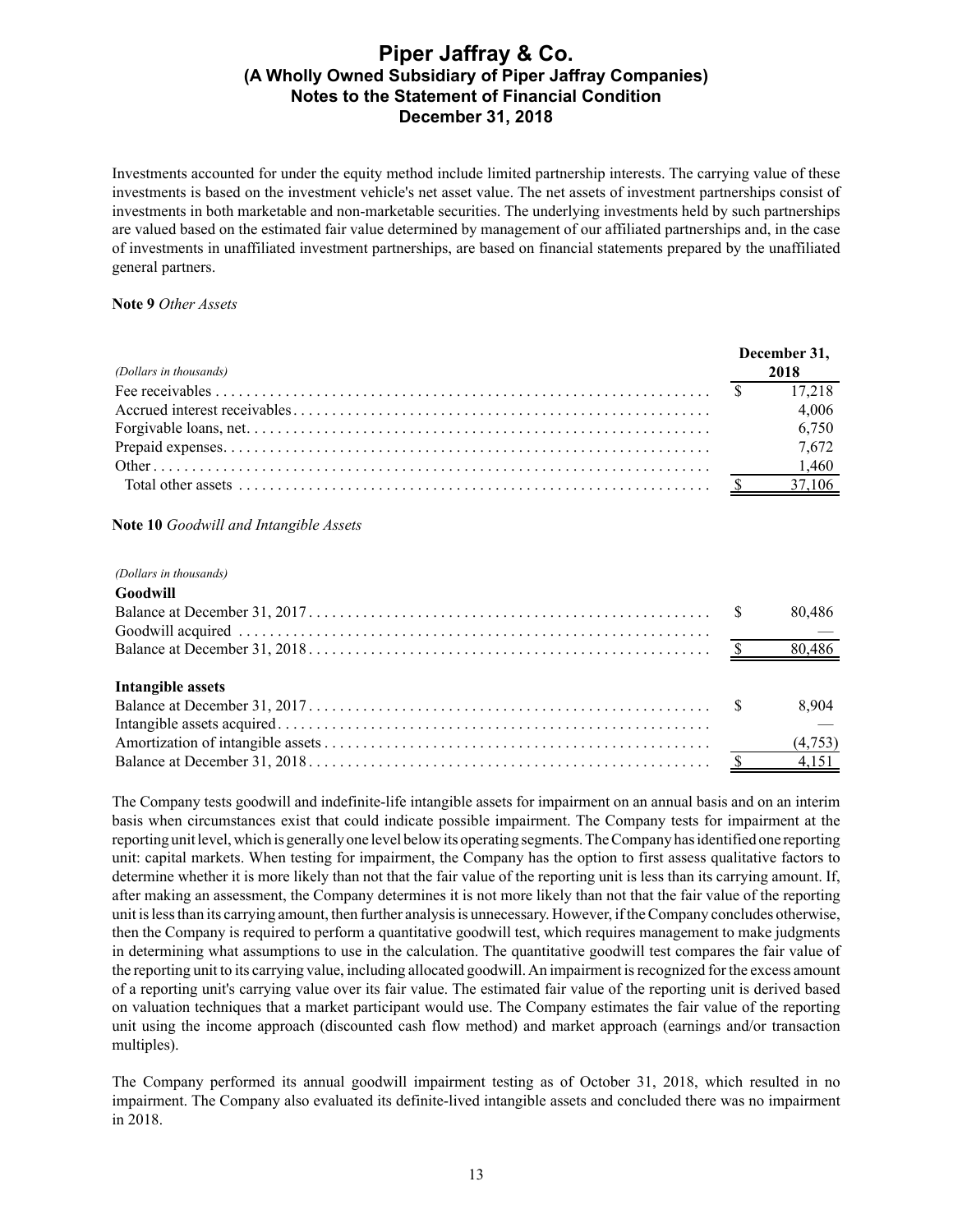#### **Note 11** *Fixed Assets*

|                        | December 31, |          |
|------------------------|--------------|----------|
| (Dollars in thousands) |              | 2018     |
|                        |              | 41.949   |
|                        |              | 32,950   |
|                        |              |          |
|                        |              | 86,326   |
|                        |              | (54,995) |
|                        |              |          |

#### **Note 12** *Short-Term Financing*

The Company issues secured commercial paper to fund a portion of its securities inventory. The commercial paper notes ("CP Notes") can be issued with maturities of 27 days to 270 days from the date of issuance. The CP Notes are currently issued under two separate programs, CP Series A and CP Series II A, and are secured by different inventory classes. As of December 31, 2018, the weighted average maturity of outstanding CP Notes was 10 days. The CP Notes are interest bearing or sold at a discount to par with an interest rate based on LIBOR plus an applicable margin. CP Series II Aincludes a covenant that the Company to maintain excess net capital of \$100 million. At December 31, 2018, the Company had CP Notes of \$50.0 million outstanding with a weighted average interest rate of 3.38%.

The Company has both committed and uncommitted short-term bank line financing available on a secured basis. The Company uses these credit facilities in the ordinary course of business to fund a portion of its daily operations and the amount borrowed under these credit facilities varies daily based on the Company's funding needs.

The Company's committed short-term bank line financing at December 31, 2018 consisted of a one-year \$175 million committed revolving credit facility with U.S. Bank, N.A., which was renewed in December 2018. Advances under this facility are secured by certain marketable securities. The facility includes a covenant that requires the Company to maintain minimum net capital of \$120 million, and the unpaid principal amount of all advances under this facility will be due on December 13, 2019. The Company pays a nonrefundable commitment fee on the unused portion of the facility on a quarterly basis. At December 31, 2018, the Company had no advances against this line of credit.

The Company's uncommitted secured line at December 31, 2018was \$85 million and is dependent on having appropriate collateral, as determined by the bank agreement, to secure an advance under the line. The availability of the Company's uncommitted line is subject to approval by the bank each time an advance is requested and may be denied. At December 31, 2018, the Company had no advances against this line of credit.

#### **Note 13** *Contingencies, Commitments and Guarantees*

### **Legal Contingencies**

The Company has been named as a defendant in various legal actions, including complaints and litigation and arbitration claims, arising from its business activities. Such actions include claims related to securities brokerage and investment banking activities, and certain class actions that primarily allege violations of securities laws and seek unspecified damages, which could be substantial. Also, the Company is involved from time to time in investigations and proceedings by governmental agencies and self-regulatory organizations ("SROs") which could result in adverse judgments, settlement, penalties, fines or other relief.

Given uncertainties regarding the timing, scope, volume and outcome of pending and potential legal actions, investigations and regulatory proceedings and other factors, the amounts of reserves and ranges of reasonably possible losses are difficult to determine and of necessity subject to future revision. Subject to the foregoing, management of the Company believes, based on currently available information, after consultation with outside legal counsel and taking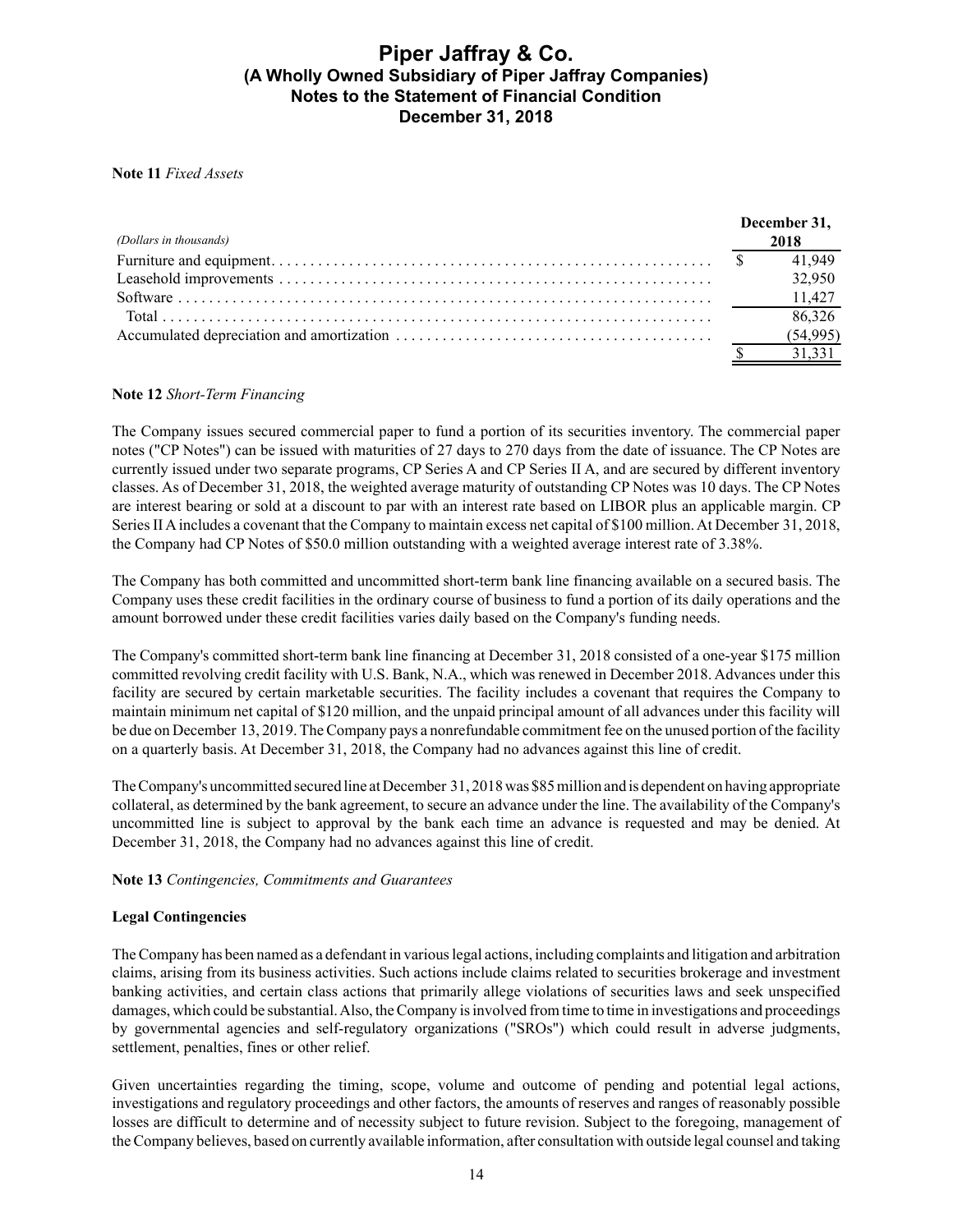into account its established reserves, that pending legal actions, investigations and regulatory proceedings will be resolved with no material adverse effect on the statement of financial condition of the Company. However, if during any period a potential adverse contingency should become probable or resolved for an amount in excess of the established reserves, the financial condition as of the end of that period could be materially adversely affected. In addition, there can be no assurance that material losses will not be incurred from claims that have not yet been brought to the Company's attention or are not yet determined to be reasonably possible.

### **Operating Lease Commitments**

The Company leases office space throughout the United States. Aggregate minimum lease commitments under operating leases as of December 31, 2018 are as follows:

| (Dollars in thousands) |         |
|------------------------|---------|
|                        |         |
|                        |         |
|                        | 8 2 1 2 |
|                        | 7,283   |
|                        |         |
|                        |         |
|                        |         |

Total minimum rentals to be received from 2019 through 2021 under noncancelable subleases were \$2.3 million at December 31, 2018.

### **Investment Commitments**

As of December 31, 2018, the Company had commitments to invest approximately \$4.1 million in limited partnerships that make investments in private equity companies.

### **Other Guarantees**

The Company is a member of numerous exchanges. Under the membership agreements with these entities, members generally are required to guarantee the performance of other members, and if a member becomes unable to satisfy its obligations to the exchange, other members would be required to meet shortfalls. To mitigate these performance risks, the exchanges often require members to post collateral. In addition, the Company identifies and guarantees certain clearing agents against specified potential losses in connection with providing services to the Company or its affiliates. The Company's maximum potential liability under these arrangements cannot be quantified. However, management believes the likelihood that the Company would be required to make payments under these arrangements is remote. Accordingly, no liability is recorded in the statement of financial condition for these arrangements.

### **Concentration of Credit Risk**

The Company provides investment, capital-raising and related services to a diverse group of domestic and foreign customers, including governments, corporations, and institutional and individual investors. The Company's exposure to credit risk associated with the non-performance of customers in fulfilling their contractual obligations pursuant to securities transactions can be directly impacted by volatile securities markets, credit markets and regulatory changes. This exposure is measured on an individual customer basis and on a group basis for customers that share similar attributes. To alleviate the potential for risk concentrations, counterparty credit limits have been implemented for certain products and are continually monitored in light of changing customer and market conditions.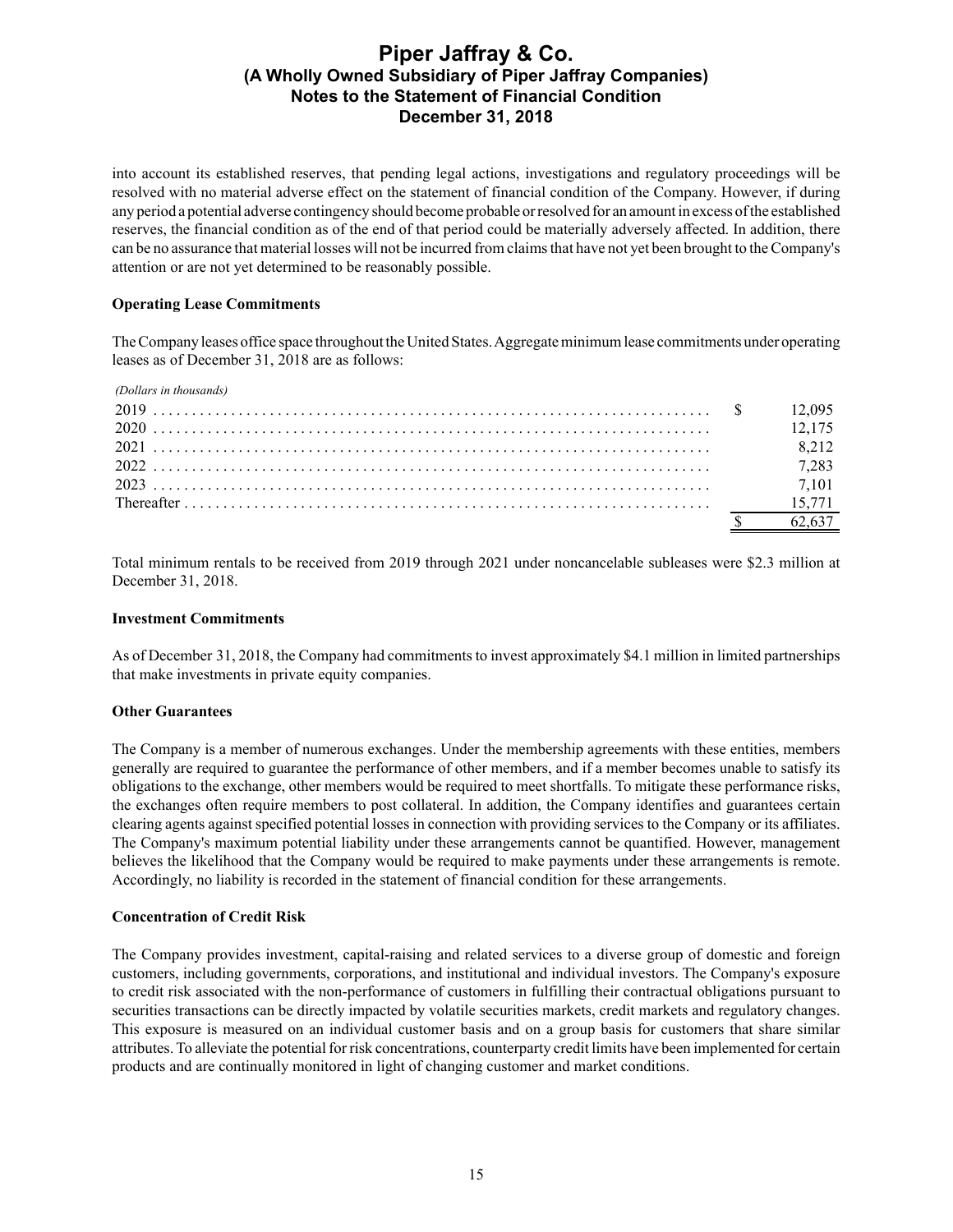#### **Note 14** *Employee Benefit Plans*

The Parent Company has various employee benefit plans, and substantially all Company employees are covered by at least one plan. The plans include health and welfare plans and a tax-qualified retirement plan.

### **Note 15** *Parent Company Compensation Plans*

### **Stock-Based Compensation**

The Parent Company maintains a stock-based compensation plan, the Piper Jaffray Companies Amended and Restated 2003 Annual and Long-Term Incentive Plan (the "Incentive Plan"). The Incentive Plan permits the grant of equity awards, including restricted stock, restricted stock units and non-qualified stock options, to the Company's employees. The awards granted to employees have three or five year vesting periods or cliff vest upon meeting certain performance or market-based metrics. The Incentive Plan provides for accelerated vesting of awards if there is a severance event, a change in control of the Parent Company (as defined in the Incentive Plan), in the event of a participant's death, and at the discretion of the compensation committee of the Parent Company's board of directors.

The Parent Company also established the 2016 Employment Inducement Award Plan (the "Inducement Plan") in conjunction with the acquisition of Simmons. These shares cliff vest in three years. Employees forfeit unvested Inducement Plan shares upon termination of employment.

#### **Acquisition-related Compensation Arrangements**

In addition to the Inducement Plan, the Company entered into acquisition-related compensation arrangements with certain employees for retention purposes. Additional cash compensation may be available to certain employees subject to exceeding an investment banking revenue threshold during the three year Simmons post-acquisition period to the extent they are employed by the Company at the time of payment. Amounts estimated to be payable related to this performance award plan will be recorded over the requisite performance period of three years. As of December 31, 2018, the Company had accrued \$34.6 million related to this performance award plan.

#### **Deferred Compensation Plans**

The Parent Company maintains various deferred compensation arrangements for employees.

The Piper Jaffray Companies Mutual Fund Restricted Share Investment Plan is a fully funded deferred compensation plan which allows eligible employees to receive a portion of their incentive compensation in restricted mutual fund shares ("MFRS Awards") of investment funds. MFRS Awards vest ratably over three years in equal installments and provide for continued vesting after termination of employment so long as the employee does not violate certain posttermination restrictions set forth in the award agreement or any agreement entered into upon termination. MFRS Awards are owned by employee recipients (subject to the aforementioned vesting restrictions) and as such are not included on the statement of financial condition.

The nonqualified deferred compensation plan is an unfunded plan which allows certain highly compensated employees, at their election, to defer a percentage of their compensation. In 2017, this plan was closed to future deferral elections by participants for performance periods beginning after December 31, 2017. The amounts deferred under this plan are held in a grantor trust. The Parent Company invests, as a principal, in investments to economically hedge its obligation under the nonqualified deferred compensation plan.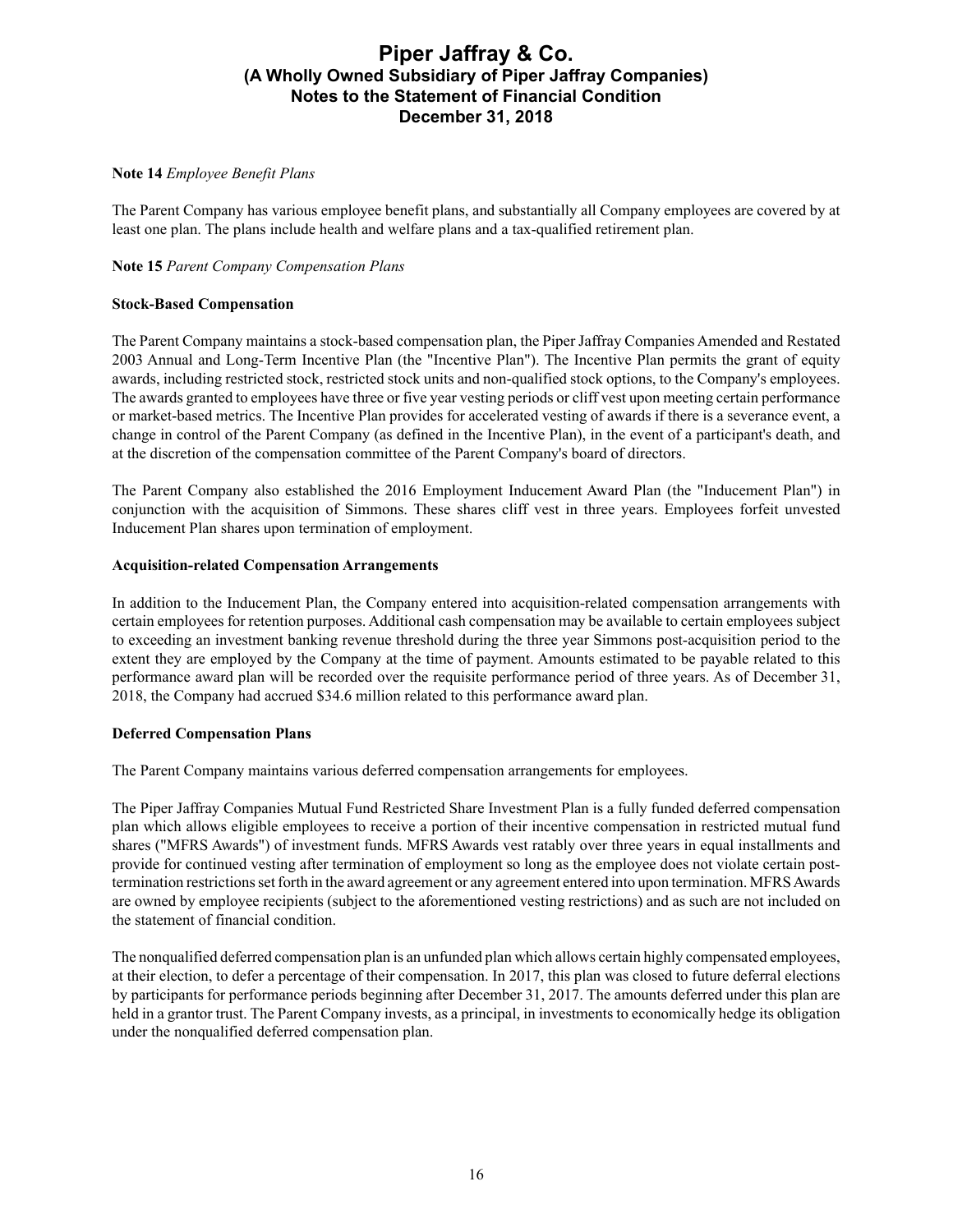#### **Note 16** *Net Capital Requirements and Other Regulatory Matters*

Piper Jaffray is registered as a securities broker dealer with the SEC and is a member of various SROs and securities exchanges. FINRA serves as Piper Jaffray's primary SRO. Piper Jaffray is subject to the uniform net capital rule of the SEC and the net capital rule of FINRA. Piper Jaffray has elected to use the alternative method permitted by the SEC rule which requires that it maintain minimum net capital of \$1.0 million. Advances to affiliates, repayment of subordinated debt, dividend payments and other equity withdrawals by Piper Jaffray are subject to certain approvals, notifications and other provisions of SEC and FINRA rules.

At December 31, 2018, net capital calculated under the SEC rule was \$222.3 million, and exceeded the minimum net capital required under the SEC rule by \$221.3 million. The Company anticipates \$60.0 million of capital withdrawals within the next six months.

The Company's committed short-term credit facility includes a covenant requiring Piper Jaffray to maintain minimum net capital of \$120 million. CP Notes issued under CP Series II A include a covenant that requires Piper Jaffray to maintain excess net capital of \$100 million. The Company's fully disclosed clearing agreement with Pershing also includes a covenant requiring Piper Jaffray to maintain excess net capital of \$120 million.

#### **Note 17** *Income Taxes*

Deferred income tax assets and liabilities reflect the tax effect of temporary differences between the carrying amount of assets and liabilities for financial reporting purposes and the amounts used for the same items for income tax reporting purposes. The net deferred income tax assets consisted of the following items at December 31, 2018:

| (Dollars in thousands)    |        |
|---------------------------|--------|
| Deferred tax assets:      |        |
|                           | 63,291 |
|                           | 11,005 |
|                           | 1,112  |
|                           | 5,382  |
|                           | 80,790 |
| Deferred tax liabilities: |        |
|                           | 476    |
|                           | 2,897  |
|                           | 555    |
|                           | 3,928  |
|                           | 76.862 |

The realization of deferred tax assets is assessed and a valuation allowance is recorded to the extent that it is more likely than not that any portion of the deferred tax asset will not be realized. The Company believes that its future tax profits will be sufficient to recognize its deferred tax assets.